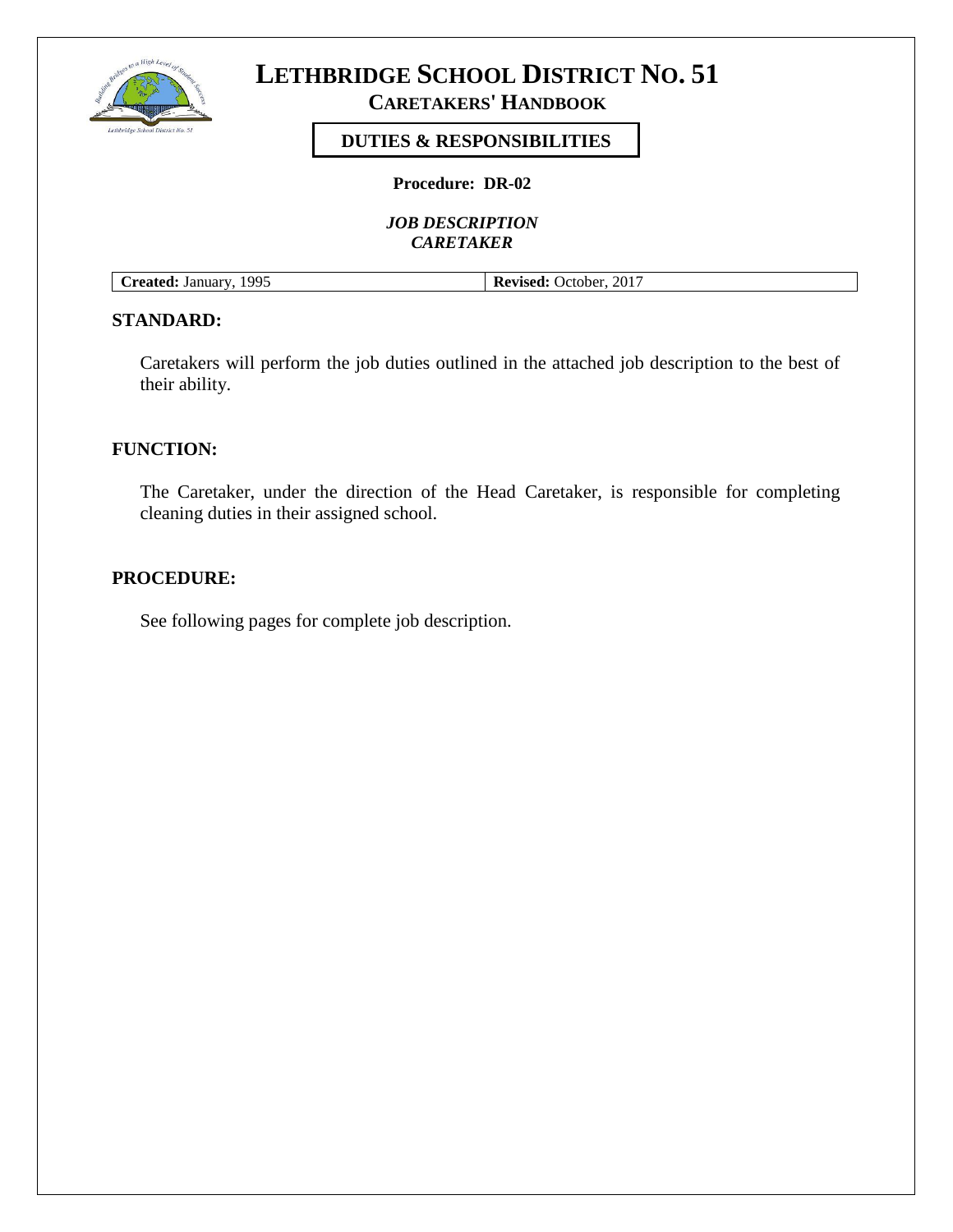

**CARETAKERS' HANDBOOK**

## **DUTIES & RESPONSIBILITIES**

**Procedure: DR-02**

*JOB DESCRIPTION CARETAKER*

**Created:** January, 1995 **Revised:** October, 2017

### **QUALIFICATIONS:**

A Caretaker is allowed to train for a  $5<sup>th</sup>$  Class Power Engineering Certificate (Building Operator B Certificate) in this position. According to the Collective Agreement (Art. 11.1.e) a Caretaker may be required to produce a Certificate after completing the probationary period.

## **GENERAL OVERVIEW:**

A Caretaker is expected to perform all duties and responsibilities to a high standard. The Caretaker must have a thorough working knowledge of all cleaning functions performed by a Caretakers.

Under the direction of the Head Caretaker or designate, the Caretaker can make minor adjustments to the building, equipment and furniture. Good judgement must be used in this area and repairs other than those that can be handled easily should be referred to the Coordinator of Facility Services through the proper channels.

The Caretaker may be required to work a rotating shift as outlined in GI-07.

The Caretaker is expected to be knowledgeable in the safe use of all equipment required to complete job duties and responsibilities.

Nothing contained in this job description shall prevent the assignment of additional tasks on a short-term basis.

### **DUTIES AND RESPONSIBLITIES:**

- 1. The Caretaker is responsible to the Head Caretaker or designate on a daily basis.
- 2. The Caretaker is responsible for completing daily duties as assigned.
- 3. The Caretaker is responsible for completing frequency tasks as required according to approved schedules.
- 4. The Caretaker is responsible for completing preventative maintenance tasks under the direction of the Head Caretaker.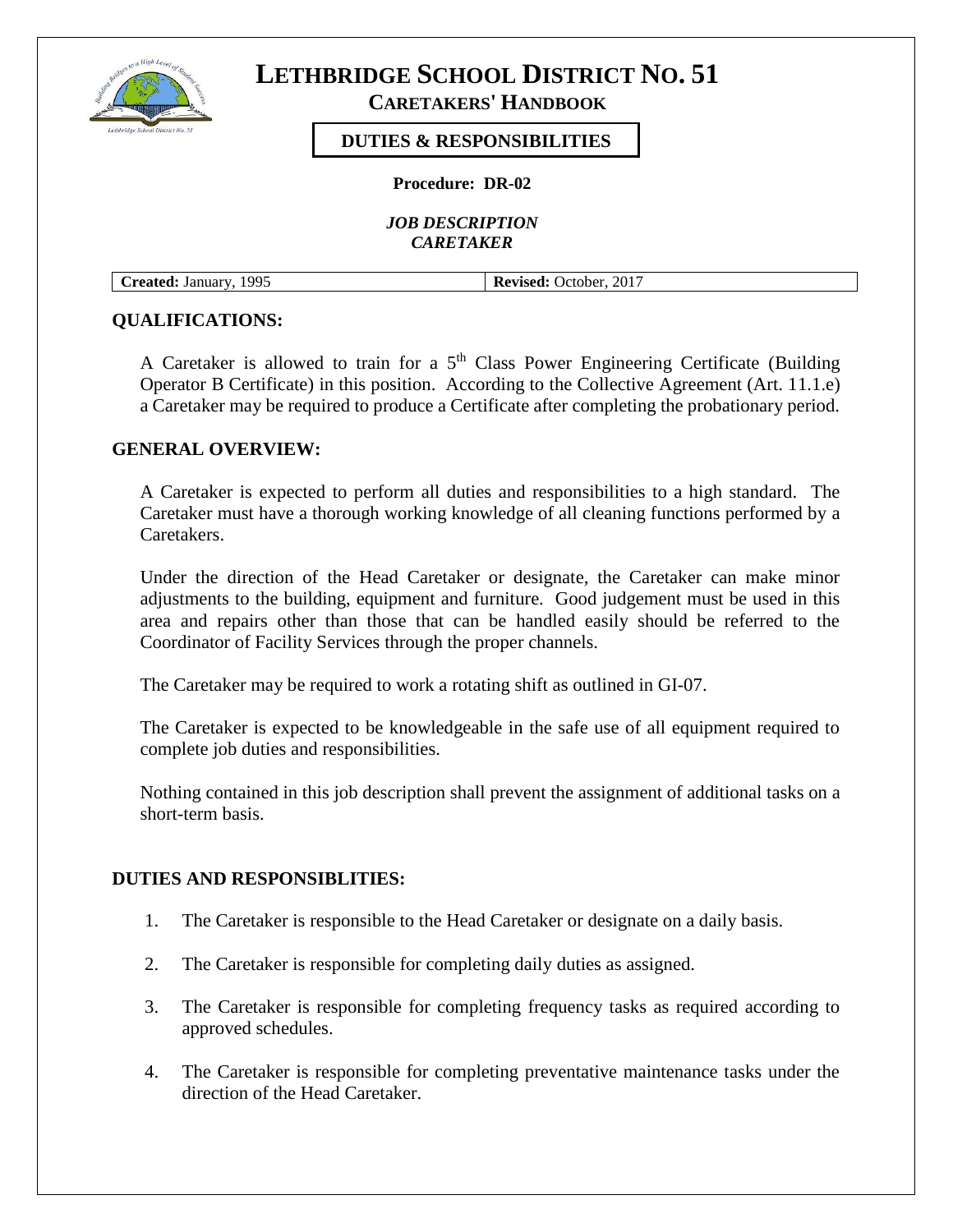

# **CARETAKERS' HANDBOOK**

# **DUTIES & RESPONSIBILITIES**

### **Procedure: DR-02**

*JOB DESCRIPTION CARETAKER*

| 1995<br>January<br>'raatad' | 2017<br>. )ctober<br>_____<br>. |
|-----------------------------|---------------------------------|

- 5. The Caretaker is responsible for securing the building at the end of the workday. A physical check of the exterior is to be completed with 2 people between the hours of 6:00- 6:30 pm or at a time when it is safe to do so and the interior of the facility is required one hour before the end of the workday.
- 6. The Caretaker is responsible for preparing space for the school and for community use as required under the direction of the Head Caretaker.
- 7. The Caretaker is responsible for the movement of furniture throughout the facility as required.
- 8. The Caretaker is responsible for all tasks requiring the safe use of a ladder, hydraulic life or scaffolds.
- 9. This list of duties is not to be considered all inclusive and nothing shall prevent the assignment of additional tasks of a caretaking nature.

# **DETAILS OF DUTIES:**

- 1. The Caretaker is responsible to the Head Caretaker or designate on a daily basis.
- 2. The Caretaker is responsible for completing daily duties as assigned. These daily duties are as follows:
	- 2.1 Sweeping and spot washing of all resilient, hardwood and stone floors.
	- 2.2 Washing of desks, high and low dusting, emptying of garbage and pencil sharpeners, cleaning of all glass, disinfecting of door handles, and spot washing of wall as per daily schedule.
	- 2.3 Daily cleaning of washrooms
	- 2.4 Required damp mopping of classrooms, hallways, washrooms, change rooms and cafeterias.
	- 2.5 Vacuuming of all carpeted areas including entrance mats and school purchased area rugs as per daily schedule.
	- 2.6 Disposing of all school waste from rooms and removing it from the school to the garbage and recycle bins.
	- 2.7 Scrubbing of floors as per school schedules.
	- 2.8 Replacing of linen towels in all areas of the school.
	- 2.9 Changing of fluorescent tubes and all bulbs that can be reached with an eight-foot stepladder.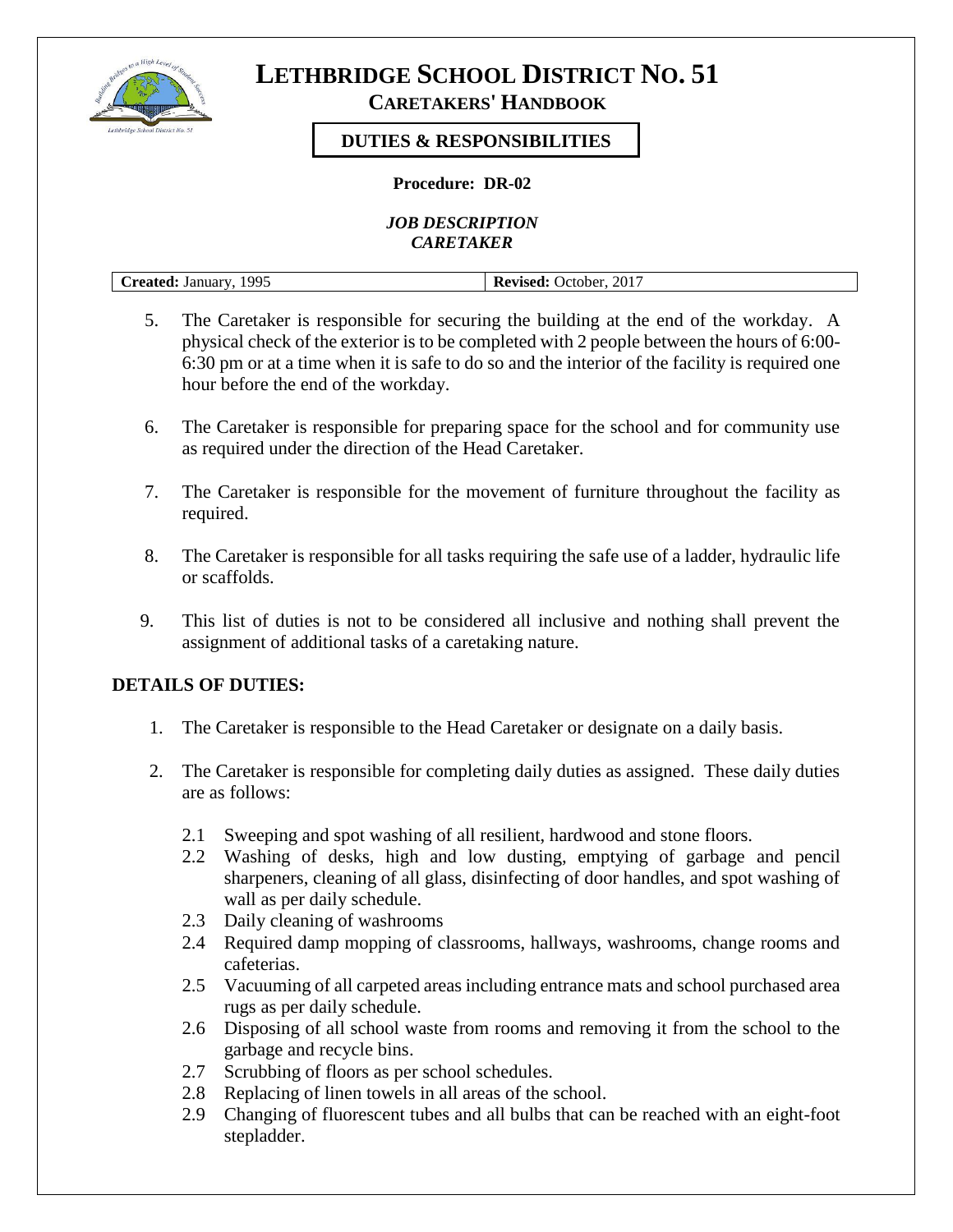

# **CARETAKERS' HANDBOOK**

# **DUTIES & RESPONSIBILITIES**

#### **Procedure: DR-02**

*JOB DESCRIPTION CARETAKER*

| 1995<br>reated:<br>January<br>u | 2017<br>Revised:<br>.)ctober<br>K)<br>718.GU |
|---------------------------------|----------------------------------------------|

- 3. The Caretaker is responsible for completing frequency tasks as required according to approved schedules. The tasks are as follows:
	- 3.1 Scrubbing or stripping and eventual re-coating of all resilient, hardwood and stone floors.
	- 3.2 Hot water extraction of all carpets and entrance mats.
	- 3.3 Washing of all washroom and change rooms.
	- 3.4 Washing of light fixture covers.
	- 3.5 The annual cleaning of all classrooms, student desks and lockers.
- 4. The Caretaker is responsible for completing Preventative Maintenance tasks under the direction of the Head Caretaker. The tasks are as follows:
	- 4.1 Checking and changing of all filter media in heating and ventilation units.
	- 4.2 Checking and oiling of all electric motors in heating and ventilation units, pumps and exhaust fans.
	- 4.3 Checking and changing of all drive belts on all equipment.
	- 4.4 Replacing of summit filters on glycol systems.
	- 4.5 Checking of pressure relief valves on hot water tanks.
	- 4.6 Checking and operation of emergency generators.
	- 4.7 If certified, the changing of ballasts and socket ends as required.
- 5. The Caretaker is responsible for preparing space for the school and for community use as required under the direction of the Head Caretaker or the Assistant.
	- 5.1 Ensures rental data is collected from all groups.
	- 5.2 Setting up for Joint Use functions as required.
- 6. The Caretaker is responsible for completing the following tasks outside of the school:
	- 6.1 Daily patrols of school grounds to pick up accumulated garbage.
	- 6.2 Sweeping and snow removal on sidewalks and walkways. Snow must be removed by the evening shift on main sidewalks before evening rentals for safety reasons.
	- 6.3 Watering of grass in front and side yards when required.
	- 6.4 Sweeping of all paved play areas and parking lots when required.
	- 6.5 Visual safety checks of playground equipment.